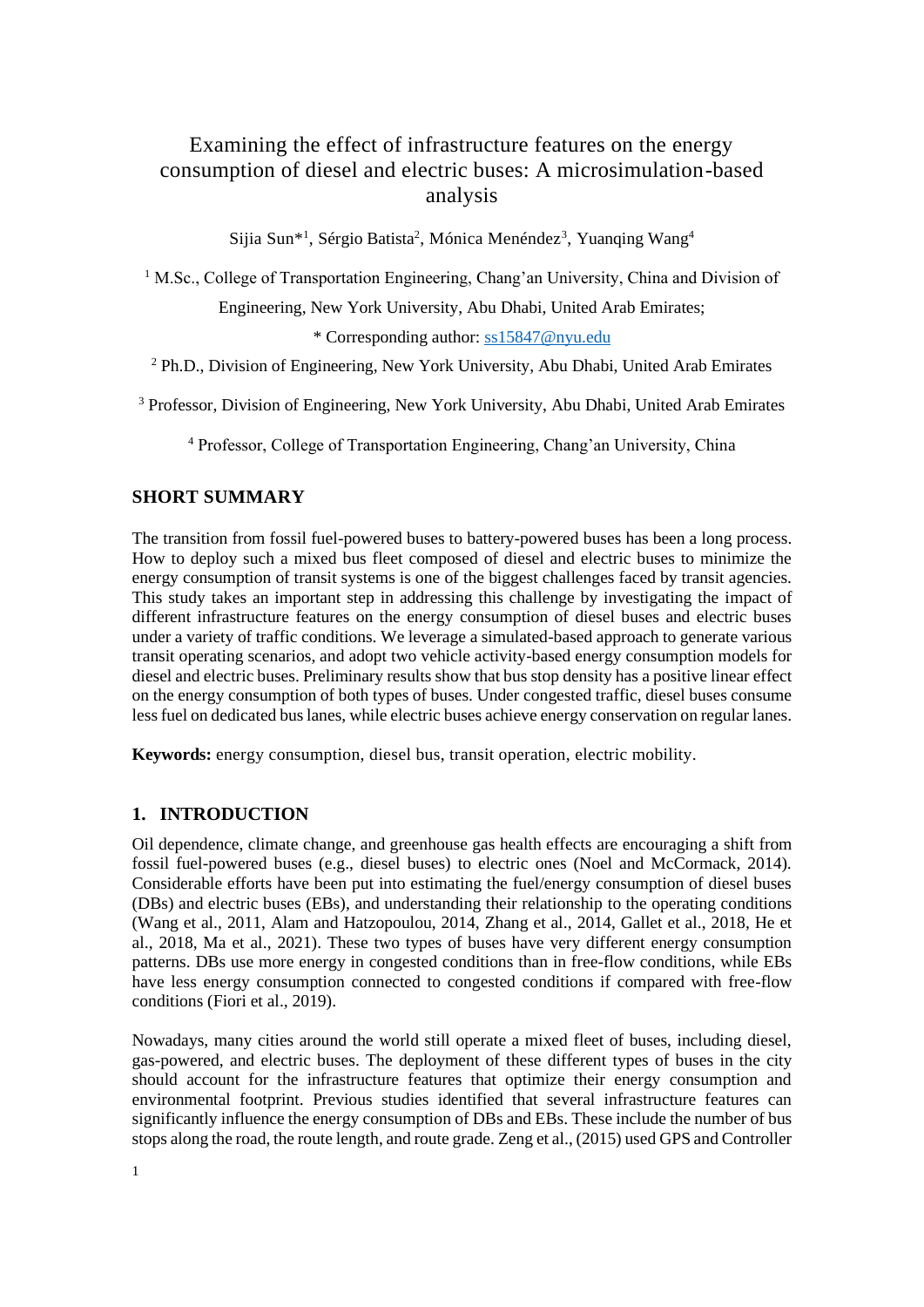Area Network data from 153 test buses in Toyota, Japan to predict the trip fuel consumption. They found that the fuel consumption increases linearly with the route length. Kivekas et al., (2017) analyzed the energy consumption variation of EBs caused by driving cycle uncertainty on a specific electric bus route in Espoo, Finland. They observed that the energy consumption is linearly related to the number of bus stops along the route. During the years 2016-2017, Vepsalainen et al., (2018) measured the daily operation data of an EB fleet with six buses in Helsinki and Espoo, Finland, using an Internet of Things system. One of their key findings was that the density of bus stops per kilometer was the most important factor increasing the energy consumption of EBs. Recently, Abdelaty and Mohamed, (2021) and Adbelaty et al., (2021) estimated the significance of the route grade on the consumed energy of EBs. Also, Ma et al., (2021) used high-resolution GPS data of 630 bus routes in Beijing to compare the influential factors on the energy consumption of DBs and EBs. They found DBs are less affected by route characteristics such as the route grade and the average stop spacing compared to EBs. Although these studies have helped us improve our understanding of the relationships between these infrastructure features and the energy consumption of DBs and EBs, they rely on very specific datasets. This limits the generalization of these results (Qi et al., 2018). Moreover, none of these studies investigated different configurations of bus lanes.

We acknowledge there are other factors such as ambient temperature, the initial state of charge, auxiliary systems, the average speed, and driver aggressiveness that can also affect bus energy consumption (Adbelaty et al., 2021, Vepsalainen et al., 2019, Gallet et al., 2018). However, this study aims at investigating and quantifying the relationship between the energy consumption of DBs and EBs and multiple infrastructure features (i.e., supply features) of transit networks under different operating conditions. This is crucial for transit agencies to better deploy mixed bus fleets and for further adoption of fully electric buses in the transit systems.

We classify the infrastructure features into two categories. The first category includes the bus route characteristics, in particular, the density of bus stops per kilometer. The second category considers the bus lane configuration, which includes regular lanes where buses operate in a mixed environment with surrounding traffic, and dedicated bus lanes. In order to generalize the results, we simulate a ring road using the microscopic traffic simulator VISSIM. Energy consumption calculations are conducted using two models: the VT-CPFM (Virginia Tech Comprehensive Power-based Fuel consumption Model) for DBs (Wang et al., 2016), and the vehicle activitybased energy consumption model for EBs (Ma et al., 2021).

The paper is organized as follows. Section 2 describes the general setting of the simulation approach and the mathematical details of the energy consumption models utilized for the DBs and EBs respectively. Section 3 discusses the preliminary results on how the bus stop density influences the energy consumption of DBs and EBs on different lane configurations and network operating conditions. Section 4 outlines the main findings of this paper.

# **2. METHODOLOGY**

We first simulate different network loading scenarios using the microscopic traffic simulator VISSIM, on a 1-km length ring road. In our simulations, we consider dedicated and regular bus lanes. The first subsection describes the network and simulation settings done in VISSIM. We then collect the operation data of buses, and determine their energy consumption. The second and third subsections describe the energy consumption models utilized for DBs and EBs, respectively.

#### *Simulation modeling approach*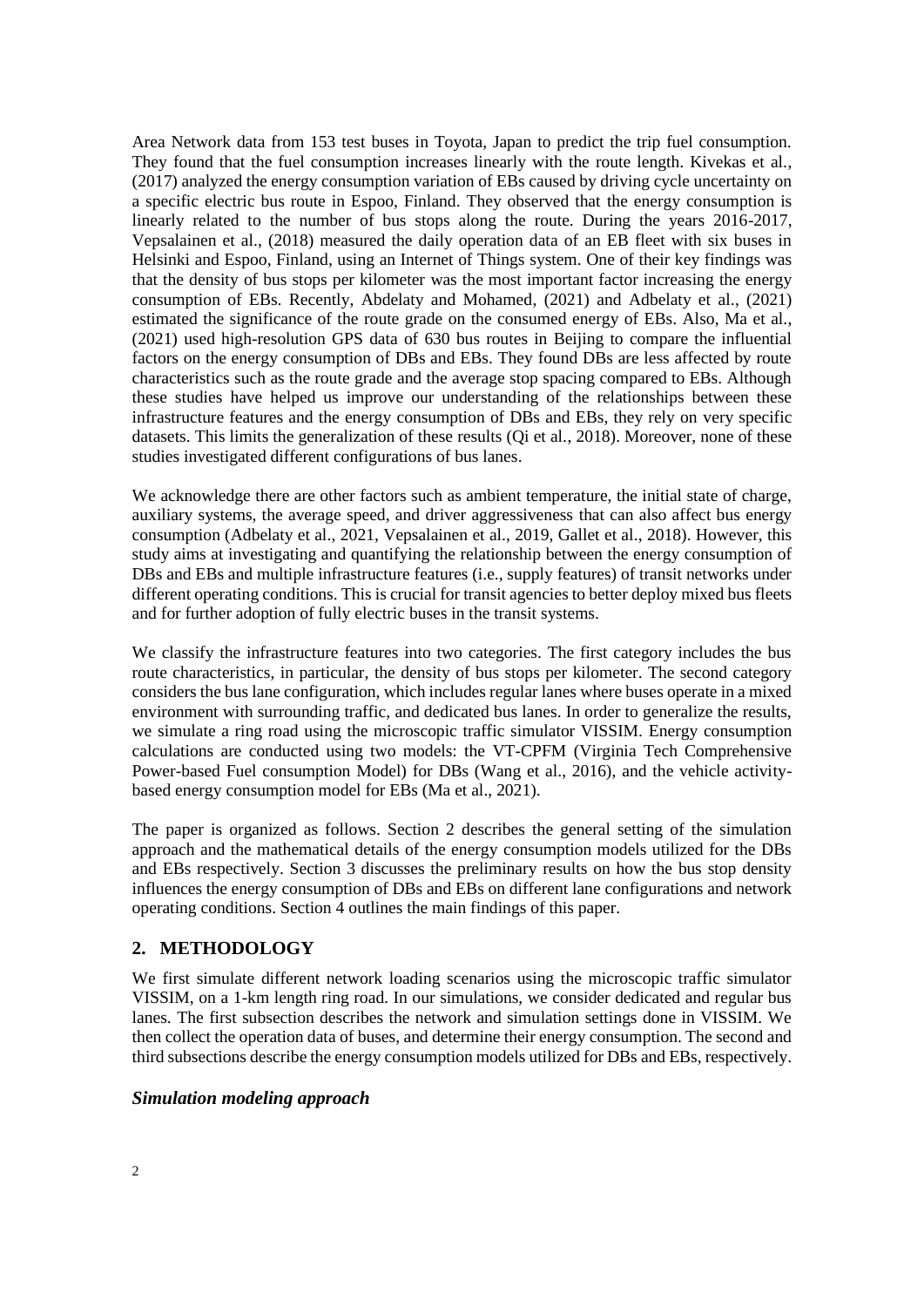This paper uses a simulation-based approach to mimic the traffic and transit operating conditions under many possible scenarios reflecting different bus stop densities. The test network consists of a 1-km ring road with two lanes. We distinguish between three operating scenarios. In the first scenario, we set one of the traffic lanes to a dedicated operation. In the second and third scenarios, we consider that buses operate on regular lanes, which means that they have conflicts with the surrounding traffic. For the second scenario, we assume traffic is in a free-flow state. We load vehicles to the network at a constant rate of 35 [veh/h] at the start of the road. For the third scenario, traffic is assumed to be in a congested state. We load vehicles to the network at a constant rate of 150 [veh/h]. In all of these scenarios, we varied the bus stop density between 1 [stop/km] to 9 [stops/km]. The spacing between each two bus stops is the same, i.e., we consider that bus stops are uniformly distributed along the road. For each run, the simulation period is 1 hour, and a single bus with a constant occupancy of 35 persons travels on the ring. The operation data of each bus including second-by-second speed and acceleration are collected and used for the calculation of energy consumption as described in the following two subsections.

#### *Energy consumption model for DBs*

Here, we use the Virginia Tech Comprehensive Power-based Fuel Consumption Model (VT-CPFM) to estimate the energy consumption of diesel buses (Wang and Rakha, 2016). The model assumes that the instantaneous energy consumption of a DB is a convex polynomial function of the power when the instantaneous power is positive. The instantaneous fuel consumption remains a constant value when the instantaneous power is negative. The fuel consumption  $FC(t)$  [l/s] is determined as:

$$
FC(t) = \begin{cases} \alpha_0 + \alpha_1 P_d(t) + \alpha_2 P_d^2(t), \text{ if } P_d(t) \ge 0\\ \alpha_0, \text{ if } P_d(t) < 0 \end{cases}
$$
 (1)

where  $\alpha_0$ ,  $\alpha_1$ ,  $\alpha_2$  are the vehicle-specific model parameters that must calibrated for different vehicles. Due to a lack of fuel economy data for diesel buses, the values of  $\alpha_0$ ,  $\alpha_1$ ,  $\alpha_2$  are acquired by averaging the specific parameters in the research of Wang and Rakha (2016).

The term  $P_d(t)$  represents the instantaneous power of DB (Kw), which is determined as:

$$
P_d(t) = \left(\frac{R(t) + (1+\lambda)M \times a(t)}{3600\eta_d}\right) \times v(t)
$$
\n(2)

where M is the weight of buses [kg] which includes bus curb weight and passenger load;  $a(t)$ is the instantaneous acceleration  $[m/s^2]$ ;  $\eta_d$  represents the driveline efficiency, which we set to 0.95 (Gallet et al. 2018);  $v(t)$  is the instantaneous speed [km/h];  $\lambda$  is the mass factor accounting for the inertia of the vehicle's rotating parts, that we set to 0.1 for diesel buses (Gallet et al. 2018). The term  $R(t)$  represents the sum of the vehicle resistance forces including the aerodynamic drag force  $F_{dr}(t)$ , the rolling resistance force  $F_{ro}(t)$ , and grade resistance force  $F_{gr}(t)$ :

$$
R(t) = F_{dr}(t) + F_{ro}(t) + F_{gr}(t)
$$
\n(3)

The drag force is determined as:

$$
F_{dr}(t) = \frac{\rho}{25.92} C_d C_h A_f v^2
$$
 (4)

where  $\rho$  is the air density at sea level and a temperature of 15 °C (59 °F) (equal to 1.2256  $kg/m^3$ );  $C_d$  is the drag coefficient, which we set  $C_d$  to 0.8 (Wang et al., 2016);  $C_h$  is the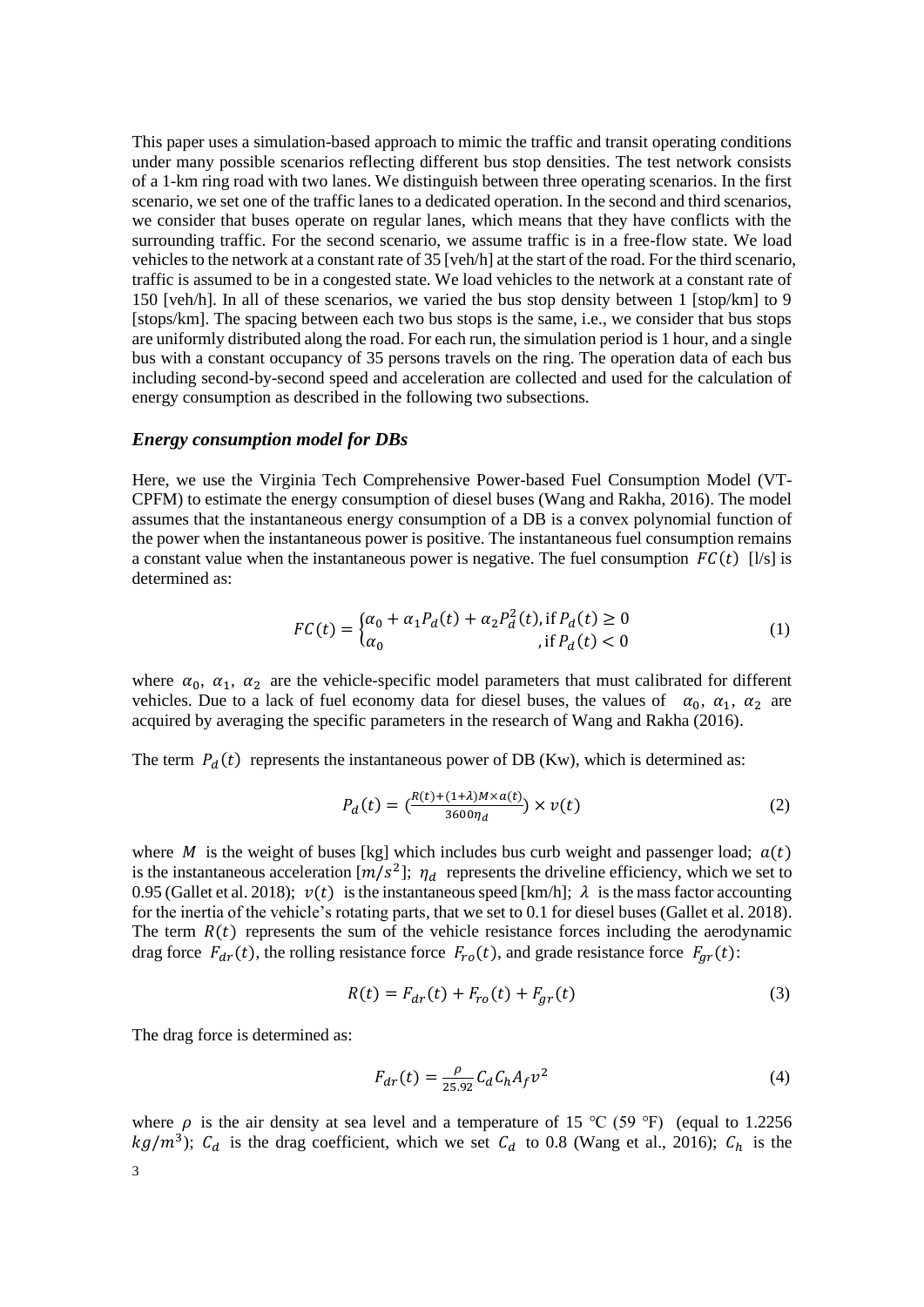altitude correction factor, which is calculated by  $1\n-0.085$  *H* (*H* is the altitude in the unit of km);  $A_f$  is the bus frontal area, that we set to 6.8493  $m^2$  for diesel buses based on field data.

The rolling resistance force  $F_{r0}(t)$  is:

$$
F_{ro}(t) = Mg \frac{c_r}{1000} (c_1 v + c_2)
$$
 (5)

where g is the gravitational acceleration;  $C_r$ ,  $c_1$ ,  $c_2$  are rolling resistance coefficients, that we set to 1.25, 0.0328, and 4.575 for diesel buses respectively (Rakha et al., 2001).

The grade resistance force  $F_{gr}(t)$  is:

$$
F_{gr}(t) = MgG(t) \tag{6}
$$

where  $G(t)$  is the road grade. In this paper, we set road grade to 0, which leads to  $F_{qr}(t) = 0$ . Therefore,  $R(t)$  only depends on  $F_{dr}(t)$  and  $F_{r0}(t)$ .

For comparative analysis, the fuel consumption unit  $(1/s)$  of DB should be converted to the energy consumption unit (Kwh) of EB. According to main energy conversion standard table, 1 L diesel is equivalent to 11.8559 Kwh of electricity (China Energy Statistics Yearbook, 2020).

#### *Energy consumption model for EBs*

The energy consumption model proposed by Ma et al., (2021) is adopted to estimate the energy consumption of electric buses. The instantaneous energy consumption *EC(t)* is determined as the sum of the tractive energy  $P_{tr}(t)$ , and the energy consumed by auxiliary facilities (such as air conditioning, lighting, in-vehicle TVs, etc.)  $P_{aux}(t)$ :

$$
EC(t) = P_{tr}(t) + P_{aux}(t)
$$
\n(7)

Following Gallet et al. (2018), we considered a constant 10 Kw for  $P_{aux}(t)$ .

The tractive energy  $P_{tr}(t)$  is determined as:

$$
P_{tr}(t) = \eta F_{tr}(t) v(t)
$$
\n(8)

where  $\eta$  is the energy loss coefficient factor. When EBs are decelerating or driving down a sufficiently steep slope, regenerative braking system converts and stores partial kinetic energy back to the battery. Therefore, the energy loss coefficient  $\eta$  is different when the tractive force is negative or positive, as shown in Equation (9),

$$
\eta = \begin{cases} \frac{1}{\eta_t \eta_{PE} \eta_m}, & \text{if } F_{tr}(t) \ge 0\\ \eta_t \eta_{PE} \eta_m r_{reg}, & \text{if } F_{tr}(t) < 0 \end{cases}
$$
(9)

where  $\eta_t = 0.97$  is the efficiency factor of the gearbox and transmission system,  $\eta_{PE} = 0.95$ is the efficiency factor of the inverter,  $\eta_m = 0.91$  is the efficiency factor of the motor,  $r_{reg} =$ 0.6 is the regeneration factor (Gallet et al., 2018).

4 The term of  $F_{tr}(t)$  represents the tractive force defined as Equation (3) plus the inertial force  $F_{in}(t)$ :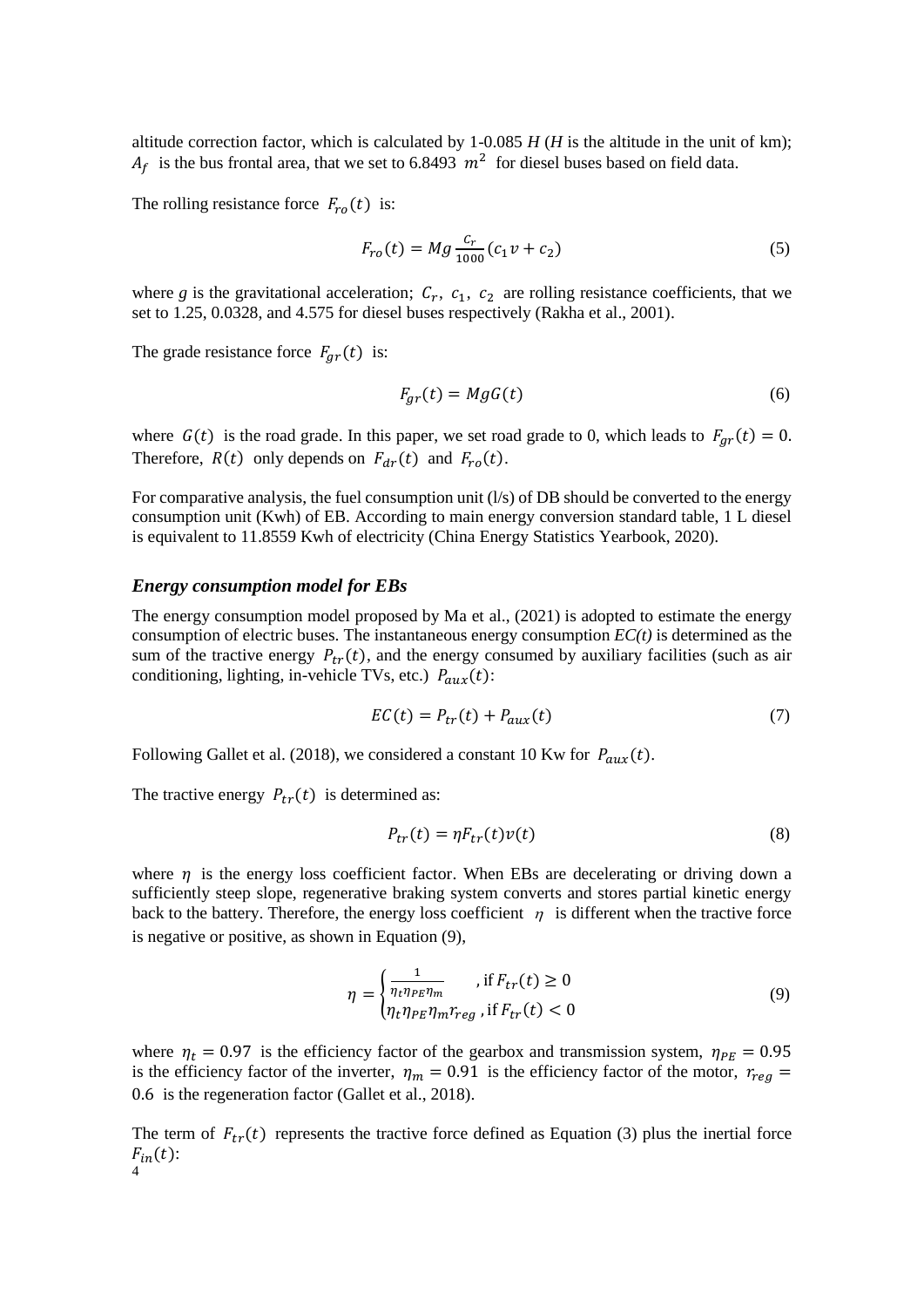$$
F_{tr}(t) = F_{dr}(t) + F_{ro}(t) + F_{gr}(t) + F_{in}(t)
$$
\n(10)

The inertial force  $F_{in}(t)$  is determined as:

$$
F_{in}(t) = (1 + \lambda)Ma(t)
$$
\n(11)

#### **3. RESULTS AND DISCUSSION**

Figure 1 depicts the energy consumption of DBs and EBs on regular lanes and dedicated lanes as a function of the number of bus stops evenly distributed along the road. The results are reported for free-flow and congested cases. The energy consumption of DBs and EBs is linearly related to bus stop density. Compared with EBs, DBs are more sensitive to the changes in the number of bus stops. The possible reason could be EBs are less affected by stop-and-go episodes, whereas DB energy consumption increases rapidly under frequent acceleration and deceleration maneuvers. In free-flow traffic, DBs and EBs consume basically the same amount of energy whether they are on regular lanes or dedicated bus lanes. Different results are observed in congested traffic, that is, bus lane configuration shows opposite impacts on the energy consumption of these two bus types. For DBs, dedicated bus lanes can be the road infrastructure that reduces energy consumption. While for EBs, regular lanes show better energy conservation, and the relative difference of energy consumption between regular lanes and dedicated bus lanes gradually increase as the number of bus stops increases. One possible reason is that EBs can convert and store more kinetic energy into electric power through regenerative braking system when driving on interrupted regular lanes with congested traffic and more bus stops. The environmental benefit of EBs on regular lanes comes at the cost of longer travel time, which will reduce the attractiveness of public transport and ultimately lead to the disappearance of the advantage of buses in terms of energy consumption per passenger kilometer.



*Fig 1. Effects of bus stop density on bus energy consumption under free-flow (left) and congested (right) traffic conditions.*

### **4. CONCLUSIONS**

In this study, we leverage a simulation-based approach to investigate and qualitatively depict the impacts of bus stop density on the energy consumption of diesel buses and electric buses on different bus lane configurations and network operating condition. Preliminary results show that the energy consumption of DBs and EBs approximately follows a positive and linear relationship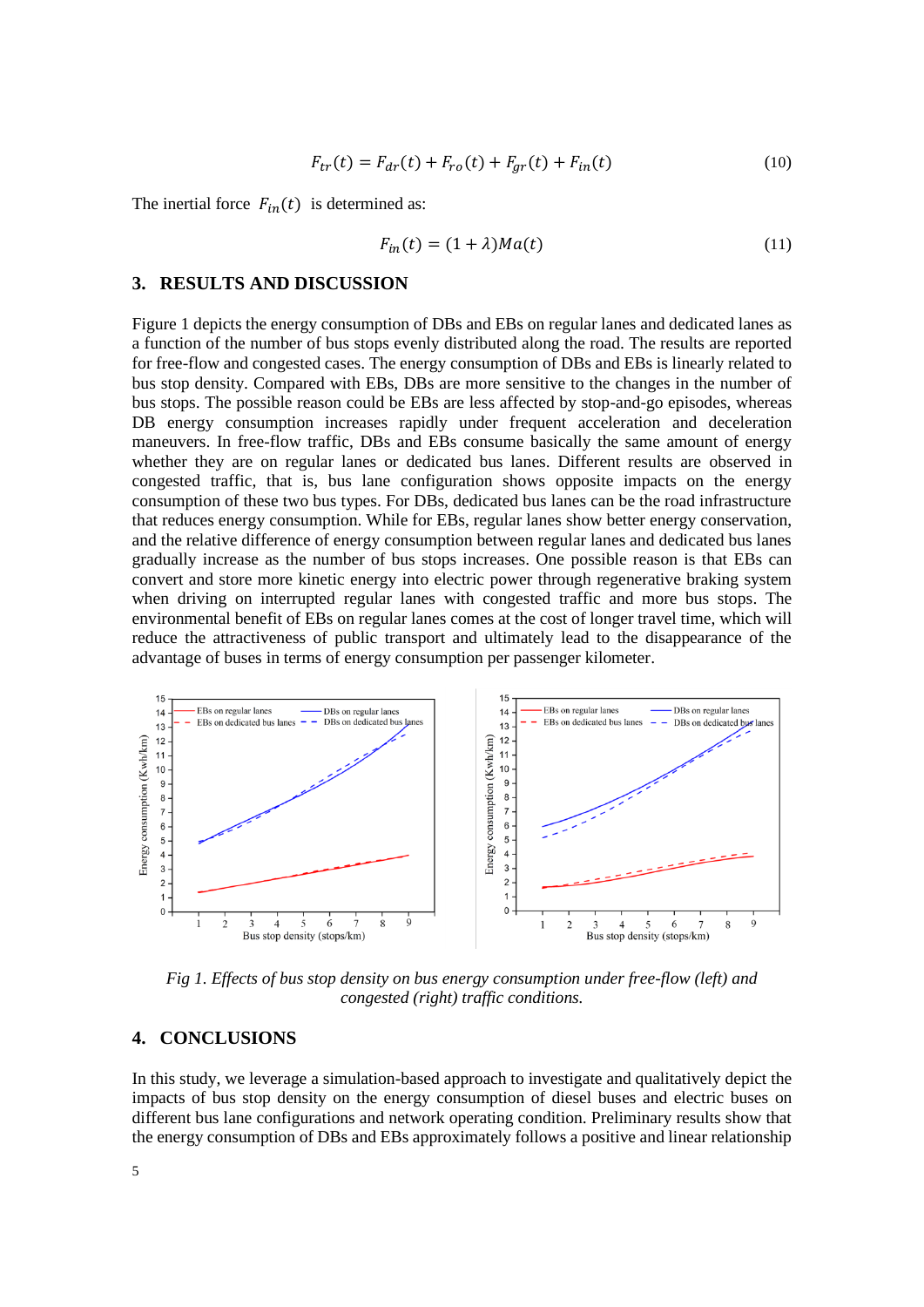with the number of bus stops per kilometer. In free-flow traffic, energy consumption on regular lanes and dedicated bus lanes are basically the same for both DBs and EBs. Heterogenous behaviors are identified in congested traffic: dedicated bus lanes reduce DB energy consumption, while regular lanes show better energy conservation for EBs. In the follow-up work, more simulations will be conducted for the same bus stop density scenario settings. We also expect to examine the case of uneven distribution of bus stops to complement our study. Moreover, the effect of other infrastructure features such as traffic light conditions (i.e., signal cycle, phase, and effective split) on the energy consumption of DBs and EBs in the network will be investigated.

# **ACKNOWLEDGMENT**

Sijia Sun and Yuanqing Wang acknowledge support by the National Natural Science Foundation of China (NO. 51178055). S. F. A. Batista and Mónica Menéndez acknowledge support by the NYUAD Center for Interacting Urban Networks (CITIES), funded by Tamkeen under the NYUAD Research Institute Award CG001, and by the NYUAD Arabian Center for Climate and Environmental Sciences (ACCESS).

### **REFERENCES**

Abdelaty, H., & Mohamed, M. 2021. A Prediction Model for Battery Electric Bus Energy Consumption in Transit. *Energies*, *14*(10), 2824.

Abdelaty, H., Al-Obaidi, A., Mohamed, M., Farag, H. E. 2021. Machine learning prediction models for battery-electric bus energy consumption in transit. *Transportation Research Part D: Transport and Environment*, *96*, 102868.

Alam, A., Hatzopoulou, M. 2014. Investigating the isolated and combined effects of congestion, roadway grade, passenger load, and alternative fuels on transit bus emissions. *Transportation Research Part D: Transport and Environment*, *29*, 12-21.

China National Bureau of Statistics. 2020. China Energy Statistical Yearbook 2020.

Fiori, C., Arcidiacono, V., Fontaras, G., Makridis, M., Mattas, K., Marzano, V., Thiel, C., Ciuffo, B. 2019. The effect of electrified mobility on the relationship between traffic conditions and energy consumption. *Transportation Research Part D: Transport and Environment*, *67*, 275-290.

Gallet, M., Massier, T., Hamacher, T. 2018. Estimation of the energy demand of electric buses based on real-world data for large-scale public transport networks. *Applied energy*, *230*, 344-356.

He, X., Zhang, S., Ke, W., Zheng, Y., Zhou, B., Liang, X., Wu, Y. 2018. Energy consumption and well-to-wheels air pollutant emissions of battery electric buses under complex operating conditions and implications on fleet electrification. *Journal of cleaner production*, *171*, 714-722.

Kivekäs, K., Vepsäläinen, J., Tammi, K., Anttila, J. 2017. Influence of driving cycle uncertainty on electric city bus energy consumption. In *2017 IEEE Vehicle Power and Propulsion Conference (VPPC)* (pp. 1-5). IEEE.

Ma, X., Miao, R., Wu, X., Liu, X. 2021. Examining influential factors on the energy consumption of electric and diesel buses: A data-driven analysis of large-scale public transit network in beijing. *Energy*, *216*, 119196.